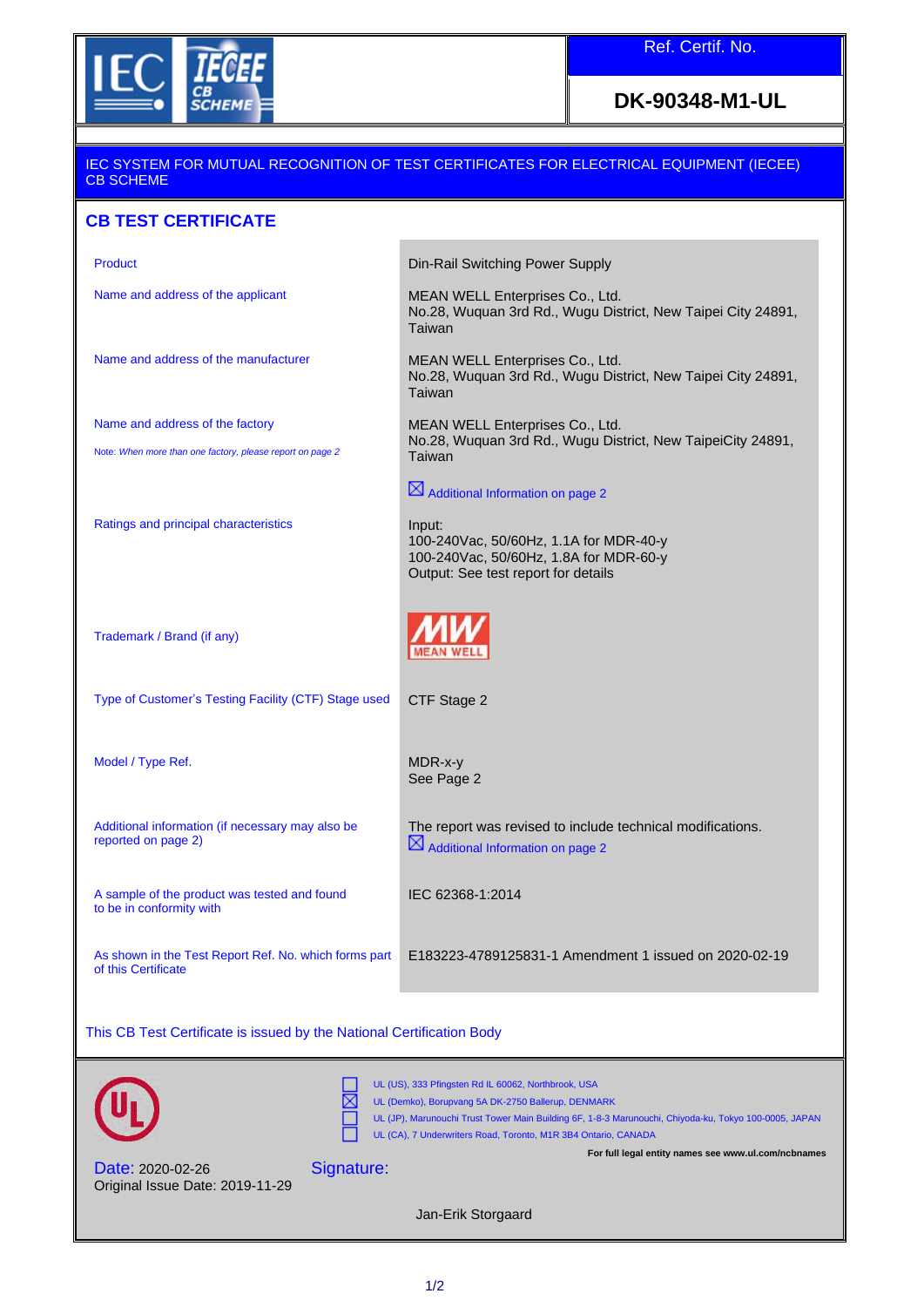

Ref. Certif. No.

# **DK-90348-M1-UL**

Model Details:

MDR-x-y (x=40 or 60; y=5, 12, 24 or 48)

Factories:

SuZhou MEAN WELL Technology Co., Ltd. No. 77, Jian-min Road, Dong-qiao, Pan-yang Ind.Park, Huang-dai Town, Xiang-cheng District,Suzhou, Jiangsu 215152, China.

MEAN WELL (GUANGZHOU) ELECTRONICS CO.,LTD HUADU BRANCH. No.11 Jingu South Road, Huadong Town, HuaduDistrict, Guangzhou Guangdong 510890, China

YONGDEN TECHNOLOGY CORPORATION 345 MacArthur HighWay Tabang, Guiguinto,Bulacan, 3015 **Philippines** 

Additional Information:

Additionally evaluated to EN 62368-1:2014/A11:2017; National Differences specified in the CB Test Report.

The original report was modified to include the following changes/additions:

- Add a new alternative source of Fuse (FS1) with (Mfr. Suzhou Walter Electronic Co. Ltd., type 2010Serie(s)

#### **Additional information (if necessary)**



֦

⋉

UL (US), 333 Pfingsten Rd IL 60062, Northbrook, USA

UL (Demko), Borupvang 5A DK-2750 Ballerup, DENMARK

UL (JP), Marunouchi Trust Tower Main Building 6F, 1-8-3 Marunouchi, Chiyoda-ku, Tokyo 100-0005, JAPAN UL (CA), 7 Underwriters Road, Toronto, M1R 3B4 Ontario, CANADA

**For full legal entity names see www.ul.com/ncbnames**

In out Superint

Date: 2020-02-26 Original Issue Date: 2019-11-29

Signature: Jan-Erik Storgaard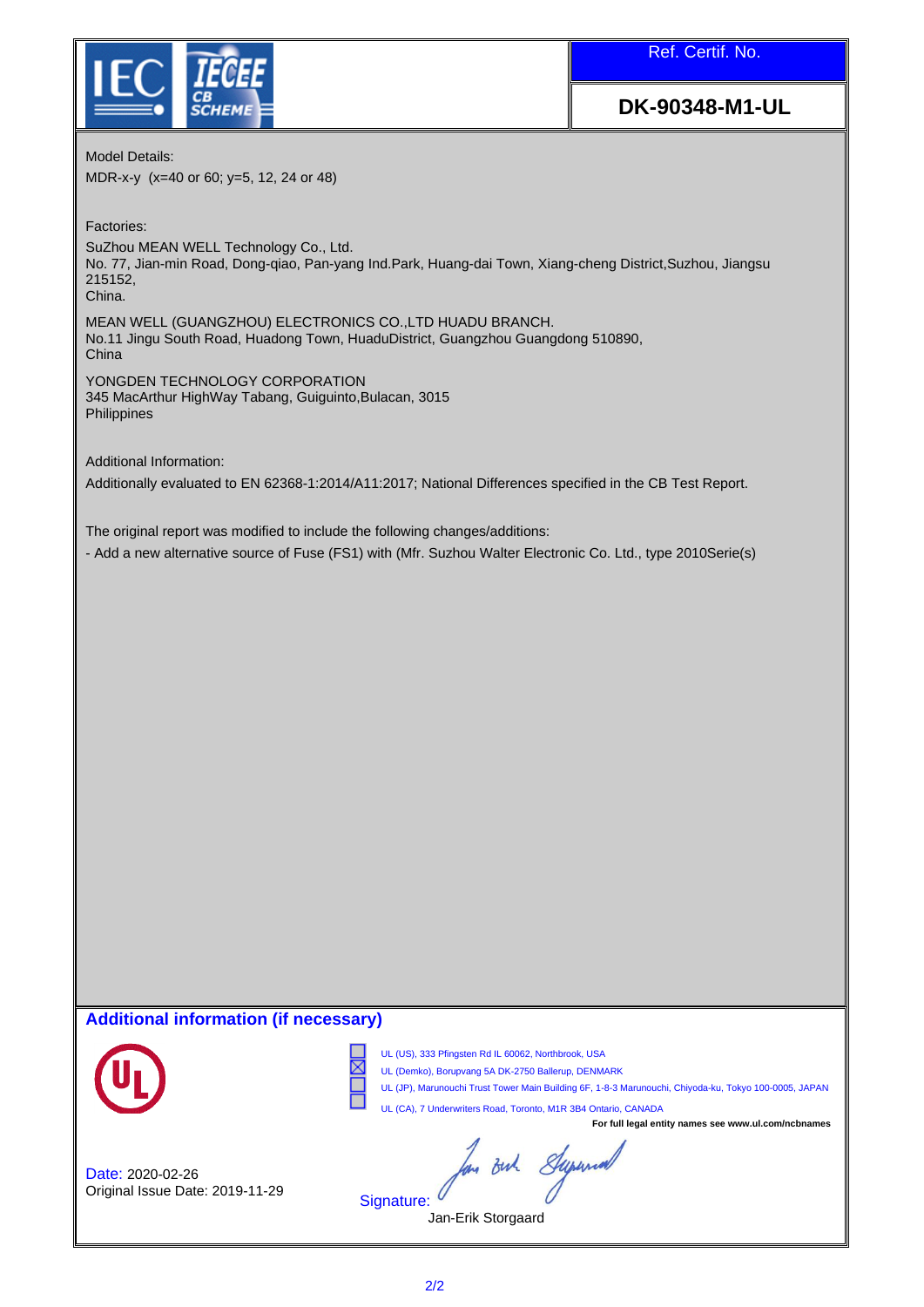

## **DK-90348-UL**

| <u>IEC SYSTEM FOR MUTUAL RECOGNITION OF TEST CERTIFICATES FOR ELECTRICAL EQUIPMENT (IECEE)</u><br><b>CB SCHEME</b>                                                                                                                                                                                                                          |                                                                                                                                                      |  |
|---------------------------------------------------------------------------------------------------------------------------------------------------------------------------------------------------------------------------------------------------------------------------------------------------------------------------------------------|------------------------------------------------------------------------------------------------------------------------------------------------------|--|
| <b>CB TEST CERTIFICATE</b>                                                                                                                                                                                                                                                                                                                  |                                                                                                                                                      |  |
| <b>Product</b>                                                                                                                                                                                                                                                                                                                              | Din-Rail Switching Power Supply                                                                                                                      |  |
| Name and address of the applicant                                                                                                                                                                                                                                                                                                           | <b>MEAN WELL ENTERPRISES CO LTD</b><br>No 28 Wuquan 3rd Rd<br><b>Wugu District</b><br>New Taipei City, 24891 Taiwan                                  |  |
| Name and address of the manufacturer                                                                                                                                                                                                                                                                                                        | <b>MEAN WELL ENTERPRISES CO LTD</b><br>No 28 Wuquan 3rd Rd<br><b>Wugu District</b><br>New Taipei City, 24891 Taiwan                                  |  |
| Name and address of the factory                                                                                                                                                                                                                                                                                                             | MEAN WELL Enterprises Co., Ltd., No.28, Wuquan 3rd Rd., Wugu<br>District, New Taipei City 24891,                                                     |  |
| Note: When more than one factory, please report on page 2                                                                                                                                                                                                                                                                                   | Taiwan<br>$\boxtimes$ Additional Information on page 2                                                                                               |  |
| Ratings and principal characteristics                                                                                                                                                                                                                                                                                                       | Input:<br>100-240Vac, 50/60Hz, 1.1A for MDR-40-y<br>100-240Vac, 50/60Hz, 1.8A for MDR-60-y<br>Output:<br>See test report General Product Information |  |
| Trademark / Brand (if any)                                                                                                                                                                                                                                                                                                                  |                                                                                                                                                      |  |
| Type of Customer's Testing Facility (CTF) Stage used                                                                                                                                                                                                                                                                                        | CTF Stage 2                                                                                                                                          |  |
| Model / Type Ref.                                                                                                                                                                                                                                                                                                                           | MDR-x-y<br>See Page 2                                                                                                                                |  |
| Additional information (if necessary may also be<br>reported on page 2)                                                                                                                                                                                                                                                                     | Additionally evaluated to EN 62368-1:2014 / A11: 2017; National<br>Differences specified in the CB Test Report.<br>Additional Information on page 2  |  |
| A sample of the product was tested and found<br>to be in conformity with                                                                                                                                                                                                                                                                    | IEC 62368-1:2014                                                                                                                                     |  |
| As shown in the Test Report Ref. No. which forms part<br>of this Certificate                                                                                                                                                                                                                                                                | E183223-4789125831-1 Original issued on 2019-11-29                                                                                                   |  |
| This CB Test Certificate is issued by the National Certification Body                                                                                                                                                                                                                                                                       |                                                                                                                                                      |  |
| UL (US), 333 Pfingsten Rd IL 60062, Northbrook, USA<br>UL (Demko), Borupvang 5A DK-2750 Ballerup, DENMARK<br>UL (JP), Marunouchi Trust Tower Main Building 6F, 1-8-3 Marunouchi, Chiyoda-ku, Tokyo 100-0005, JAPAN<br>UL (CA), 7 Underwriters Road, Toronto, M1R 3B4 Ontario, CANADA<br>For full legal entity names see www.ul.com/ncbnames |                                                                                                                                                      |  |
| Signature:<br>Date: 2019-11-29                                                                                                                                                                                                                                                                                                              |                                                                                                                                                      |  |
| Jan-Erik Storgaard                                                                                                                                                                                                                                                                                                                          |                                                                                                                                                      |  |